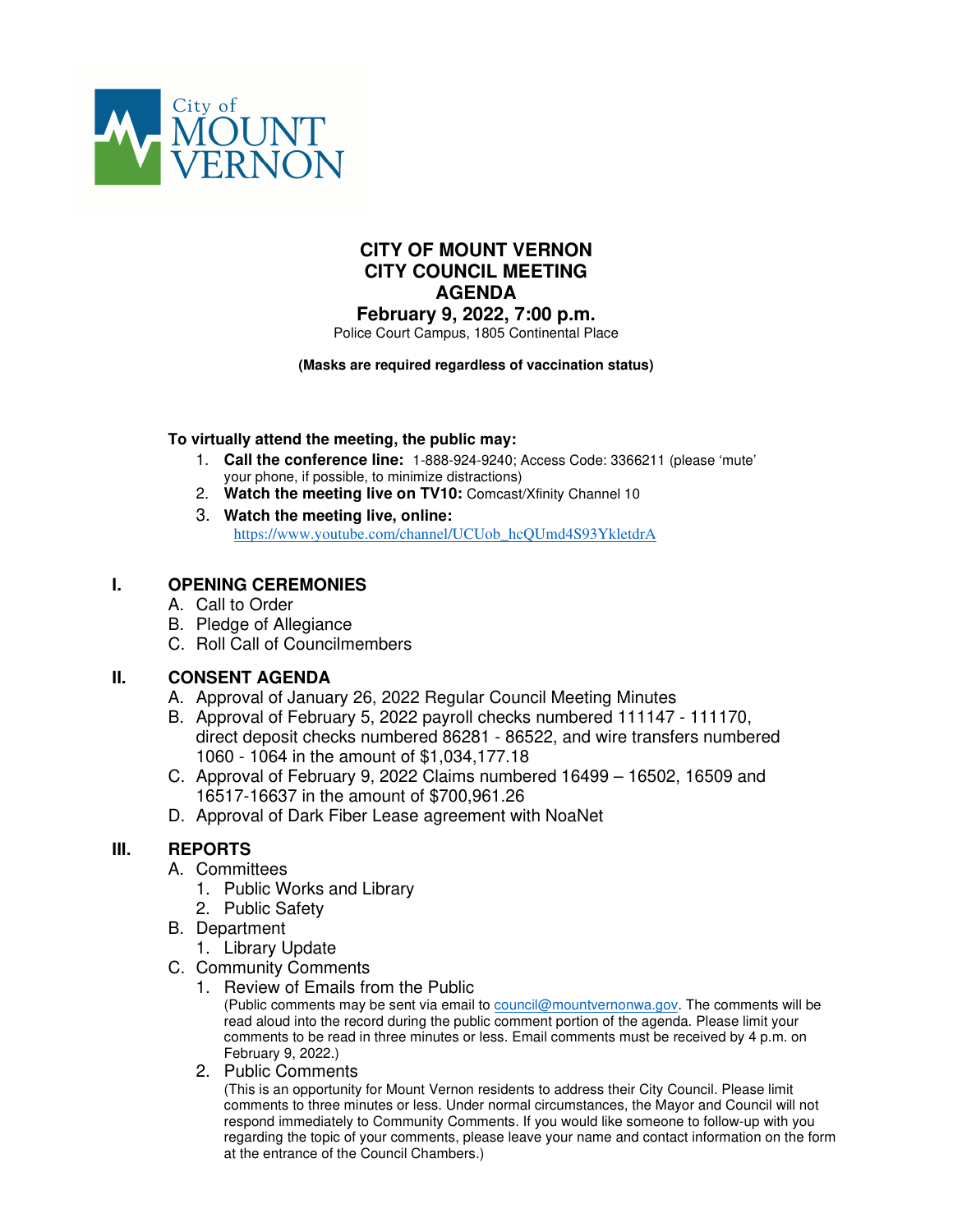- D. Councilmember Comments
- E. Mayor's Report
- F. Committee Agenda Requests

# **IV. UNFINISHED BUSINESS**

None

#### **V. NEW BUSINESS**

A. Public Hearing – Community Development Block Grant (CDBG) 2022-2023 Action Plan

(This is an open record public hearing to obtain the views of residents and other interested parties on the housing and non-housing community development needs of the City prior to preparing a draft CDBG 2022-2023 Action Plan.) (required action – none) (staff contact – Peter Donovan)

#### B. Authorization to Purchase Cyber Security Services (Staff is requesting authorization to purchase cyber security services from Critical Insight.) (required action – motion) (staff contact – Kim Kleppe)

- C. Approval of Agreement with PH Consulting (Staff is requesting approval of Amendment No. 2 to agreement #3624 with PH Consulting for the N. 4<sup>th</sup> Street/Riverside Drive Railroad Crossing Project.) (required action – motion) (staff contact – Bill Bullock)
- D. Approval of Agreement with Washington State Department of Ecology (Staff is requesting approval of an agreement with Washington State Department of Ecology for the FY2021-2023 Water Quality Stormwater Capacity Grant.) (required action – motion) (staff contact – Blaine Chesterfield)

#### E. Approval of Agreement with Transpo Group (Staff is requesting approval of Amendment No.1 to agreement #4081 for Right of Way services on the Hoag/LaVenture Intersection Improvements Project.) (required action – motion) (staff contact – Blaine Chesterfield)

**COMMITTEE MEETINGS** 

Public Works and Library 6:00 p.m.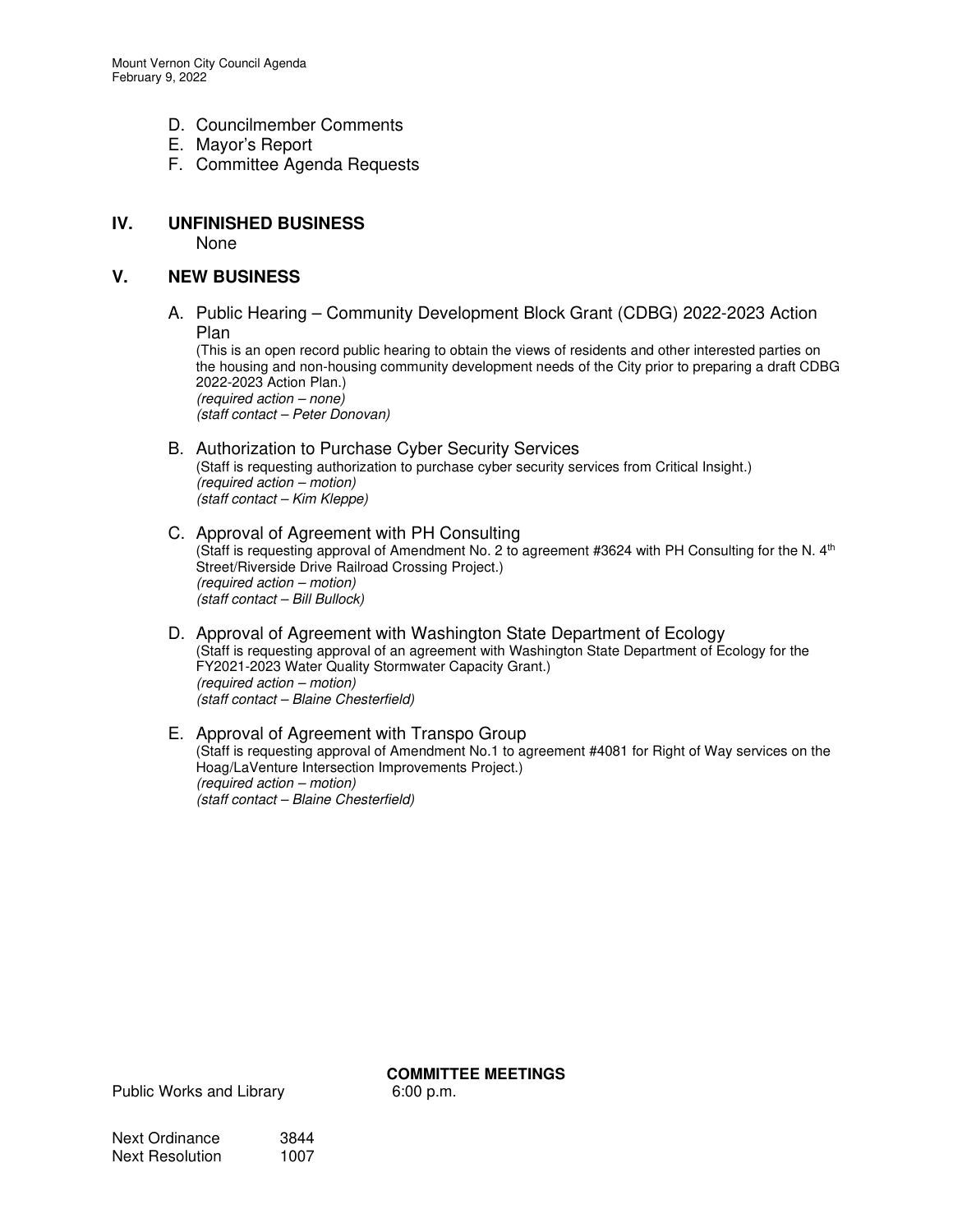

**DATE:** February 9, 2022

**TO:** Mayor Boudreau and City Council

**FROM:** Peter Donovan, Project Development Manager

**SUBJECT:** OPEN RECORD PUBLIC HEARING FOR 2022-2023 CDBG ACTION PLAN

#### **RECOMMENDED ACTION:**

None

#### **INTRODUCTION/BACKGROUND:**

- This is an Open Record Public Hearing to obtain the views of citizens and other interested parties on the housing and non-housing community development needs of the City before a draft Community Development Block Grant (CDBG) 2022-23 Action Plan is prepared.

-Each year, the City invites public input on how the City's CDBG funding should be directed.

-The amount of the City's 2022 CDBG allotment has not yet been determined by HUD. In previous years the City's allocation has been:

- --2021: \$369,122
- --2020: \$383,000
- --2019: \$390,000
- --2018: \$400,488

#### **FINDINGS/CONCLUSIONS:**

None

#### **RECOMMENDATION:**

None

#### **ATTACHED:**

Public Notice of Hearing for 2022 CDBG Action Plan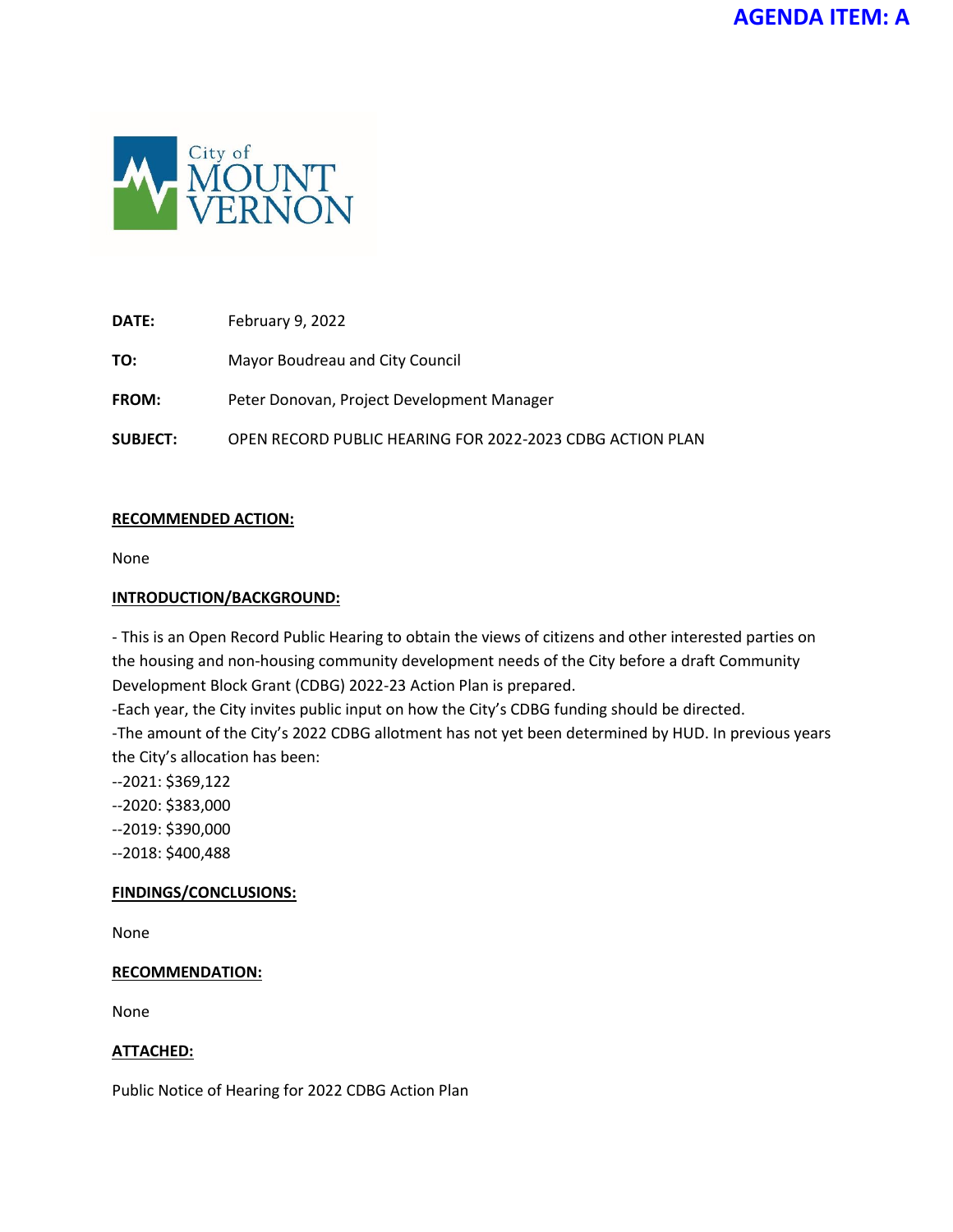

**DATE:** February 9, 2022

**TO:** Mayor Boudreau and City Council

**FROM:** Kim Kleppe, IS Director

**SUBJECT:** Purchase of Cyber Security Services

#### **RECOMMENDED ACTION:**

Staff recommends that Council authorize the Mayor to purchase services from Critical Insight

# **INTRODUCTION/BACKGROUND:**

-The city is in need of additional support for Cyber Security to help to be in compliance with the State of Washington to have managed services.

- After having the audit done by the State of Washington last June we have been working on ways to tighten things up

- Current staffing is backlogged and to really have good Cyber Security you need dedicated staff just to handle this

- After reviewing seven companies over the last five months that provide these services and based on the current staffing and needs we have selected Critical Insight.

-As the volume, variety, and sophistication of cybersecurity threats increase exponentially, organizations struggle to maintain security operations centers staffed with highly skilled personnel and resources. An ESG survey reveals 72% of SOCs report analytics are more difficult than two years ago. Cybersecurity talent is not keeping up with organizational demands. The same survey cites 58% of organizations cite employee skills as a key security effectiveness gap. As a result, Managed Detection and Response vendors provide a costeffective menu of services designed to improve an enterprise's cybersecurity defenses and minimize risk without an upfront cybersecurity investment.

# **FINDINGS/CONCLUSIONS:**

- After reviewing seven companies over the last five months that provide these services and based on the current staffing and needs, we have selected Critical Insight as our MDR (Managed Detection and Response),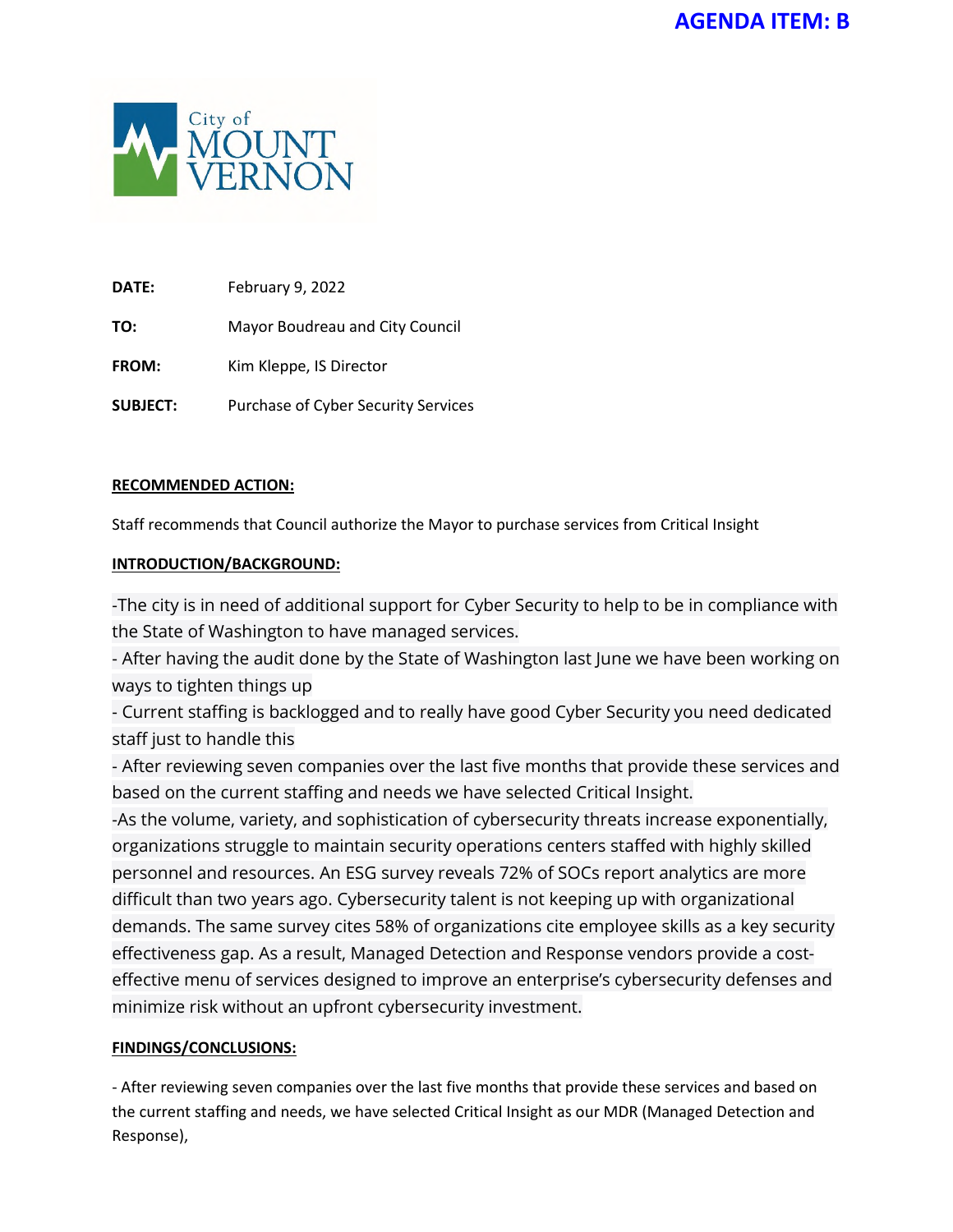-MDR services provide higher skill-level analysts utilizing cutting-edge security tools and up-to-theminute global databases beyond the reach and cost effectiveness of most enterprise budgets, skill levels, and resources. Thus, helping keep pace with continually evolving adversarial tactics and techniques.

- MDR services are not limited to greater detection and response capabilities. They also provide proactive defense intelligence and insight of advanced threats to potentially overwhelmed security teams. Detection levels are improved while dwell time of breaches are reduced. Compliance challenges also can be met using MDR services providing full stakeholder reporting and log retention on a wide range of regulations and standards.

- Critical Insight meets the requirements as a qualified MDR

- Annual cost for services \$40,105.81 which includes tax. ARPA funding available for this expense.

-The contract can also be purchase on the WSIPC SECURITY CONTRACT #: 18-03

-The cost of this serve is less than half the cost of an employee and with a greater skillset, since it brings multiple employees with more skillsets and knowledge

#### **RECOMMENDATION:**

Staff recommends approval to purchase services with Critical Insight for the amount of \$40,105.81 for MDR services with Critical Insight.

#### **ATTACHED:**

Service Quote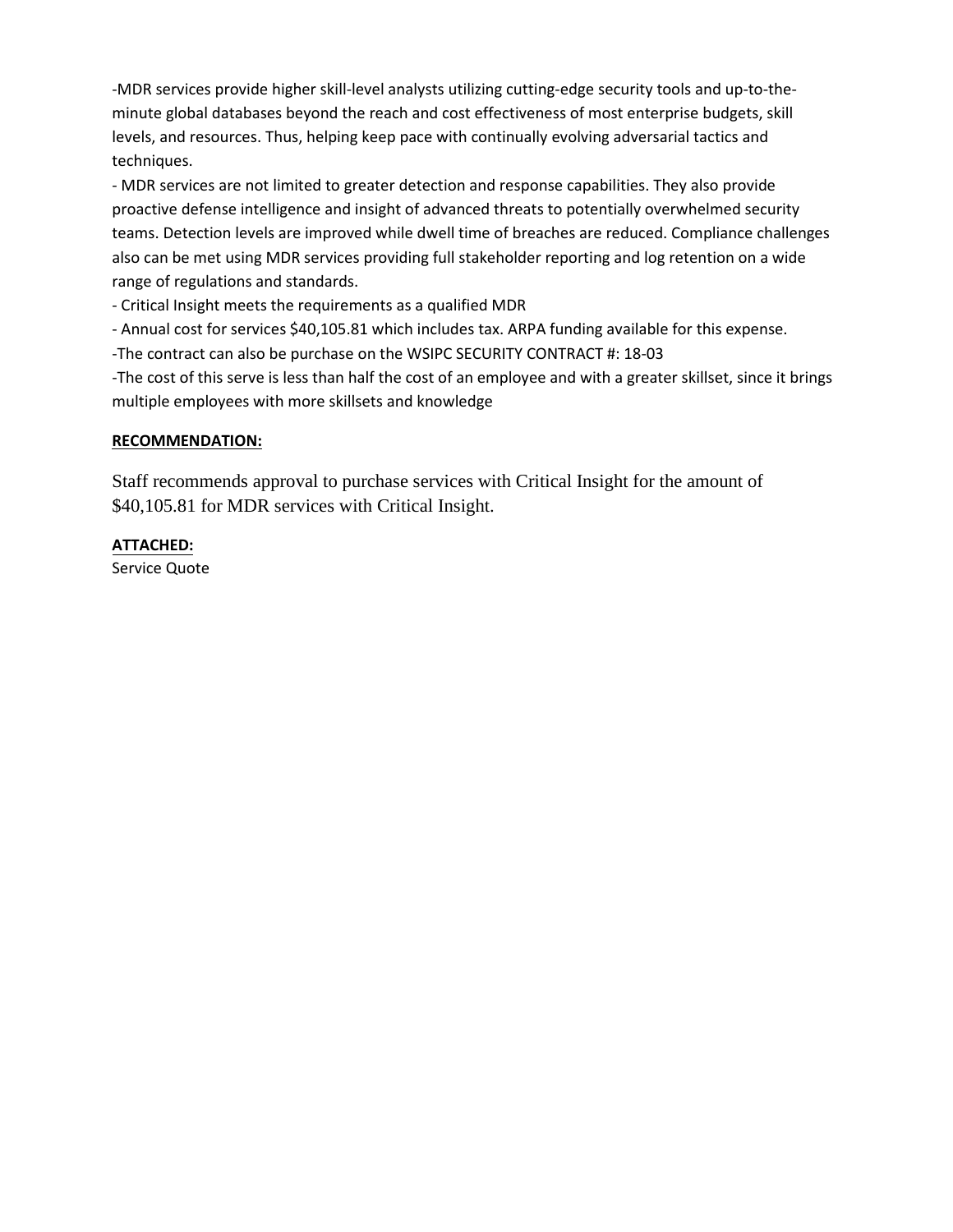

| <b>DATE:</b>    | February 9, 2022                                                                                                |
|-----------------|-----------------------------------------------------------------------------------------------------------------|
| TO:             | Mayor Boudreau and City Council                                                                                 |
| <b>FROM:</b>    | William Bullock, PE - City Engineer                                                                             |
| <b>SUBJECT:</b> | PROFESSIONAL SERVICES AGREEMENT AMENDMENT NO. 2: N 4TH STREET/RIVERSIDE<br>DRIVE RAILROAD CROSSING IMPROVEMENTS |

#### **RECOMMENDED ACTION:**

Staff recommends amending the Professional Services Agreement with PH Consulting to provide additional services required to finalize the N 4th Street/Riverside Drive Railroad Crossing Improvements project.

#### **INTRODUCTION/BACKGROUND:**

This project installs two new concrete at grade crossing systems on Riverside Drive and ADA compliant crossings, and improved roadway alignment. This project began construction in 2019 and surface improvements were substantially complete in summer of 2020. A variety of issues impacted construction schedule but primarily began when BNSF elected to relocate the control bungalow to the west side of Riverside Drive contrary to the design plans. This required a redesign effort to the wayside horn (which connects to the bungalow) and new right of way easements from BNSF to the City and Puget Sound Energy. Intermixed with the challenges of COVID, this effort was the primary delay in project completion. Currently, there are two corrective actions to ADA ramps that will be resolved in the next weather window and a final inspection from the UTC before final project closeout.

#### **FINDINGS/CONCLUSIONS:**

Despite these delays, the project is still within its overall budget. The construction contract with JAG Corporation (Construction Contractor) was for \$479,961.75; total amount expended to date is \$411,371.49 (surplus of \$68,590.26). The additional expenses incurred by PH Consulting to continue managing/coordinating the low-level project activity over the last year and a half and finalize project closeout is \$49,200 (see attached). Shifting the remaining construction budget to construction management will cover the additional costs incurred by PH Consulting.

#### **RECOMMENDATION:**

Motion to authorize the Mayor to amend the contract with PH Consulting to provide additional services required to finalize the N 4th Street/Riverside Drive Railroad Crossing Improvements project for an additional amount of \$49,200 for a new contract amount not to exceed \$279,035.32.

# **ATTACHED:**

1. Draft Contract Supplement No. 2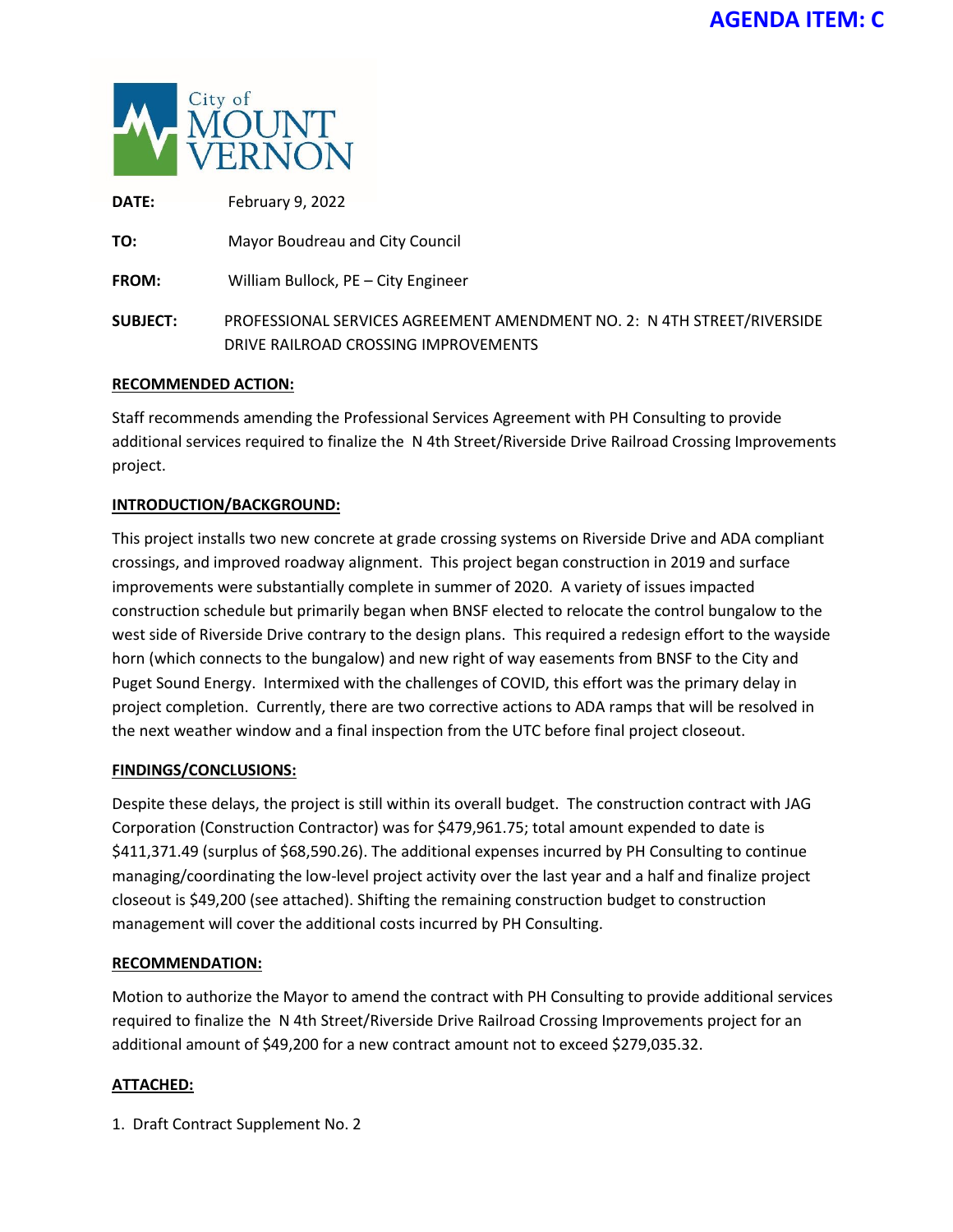

**DATE:** February 9, 2022 **TO:** Mayor Boudreau and City Council **FROM:** Blaine Chesterfield, Engineering Manager **SUBJECT:** FY2021-23 WATER QUALITY STORMWATER CAPACITY GRANT AGREEMENT

#### **RECOMMENDED ACTION:**

Staff requests that Council authorize the Mayor to sign the FY 2021-23 Water Quality Stormwater Capacity Grant agreement. Execution of the agreement with the State Department of Ecology (Ecology) is required to use the \$50,000 of grant funds, which has been awarded to the City, for the implementation of the City's National Pollutant Discharge Elimination System (NPDES) Phase II Municipal Stormwater Permit

#### **INTRODUCTION/BACKGROUND:**

The U.S. Environmental Protection Agency's (EPA's) Stormwater Phase II Final Rule requires Cities whose population is less than 100,000 to obtain and fulfill the requirements of the NPDES Phase II Municipal Stormwater Permit.

The latest NPDES Municipal Stormwater Permit became effective on August 1, 2019. The City of Mount Vernon continues to remain in compliance by implementing the NPDES Municipal Stormwater Permit requirements and submitting the annual report to Ecology by March 31st of every year.

#### **FINDINGS/CONCLUSIONS:**

- The City has been in compliance with the permit since the effective date in February 2007.
- The City has been awarded the Capacity Grant for \$50,000 of funding for continuing NPDES Phase II Municipal Stormwater Permit implementation.
- These grant funds will be administered by Ecology.
- Approval of this grant agreement with Ecology is a requirement in order to obtain the awarded funds.
- The City is required to implement the NPDES permit whether Ecology provides funding or not.
- Once the agreement is fully signed any eligible costs incurred between July 1, 2021, to March 31, 2023, may be reimbursed to the City.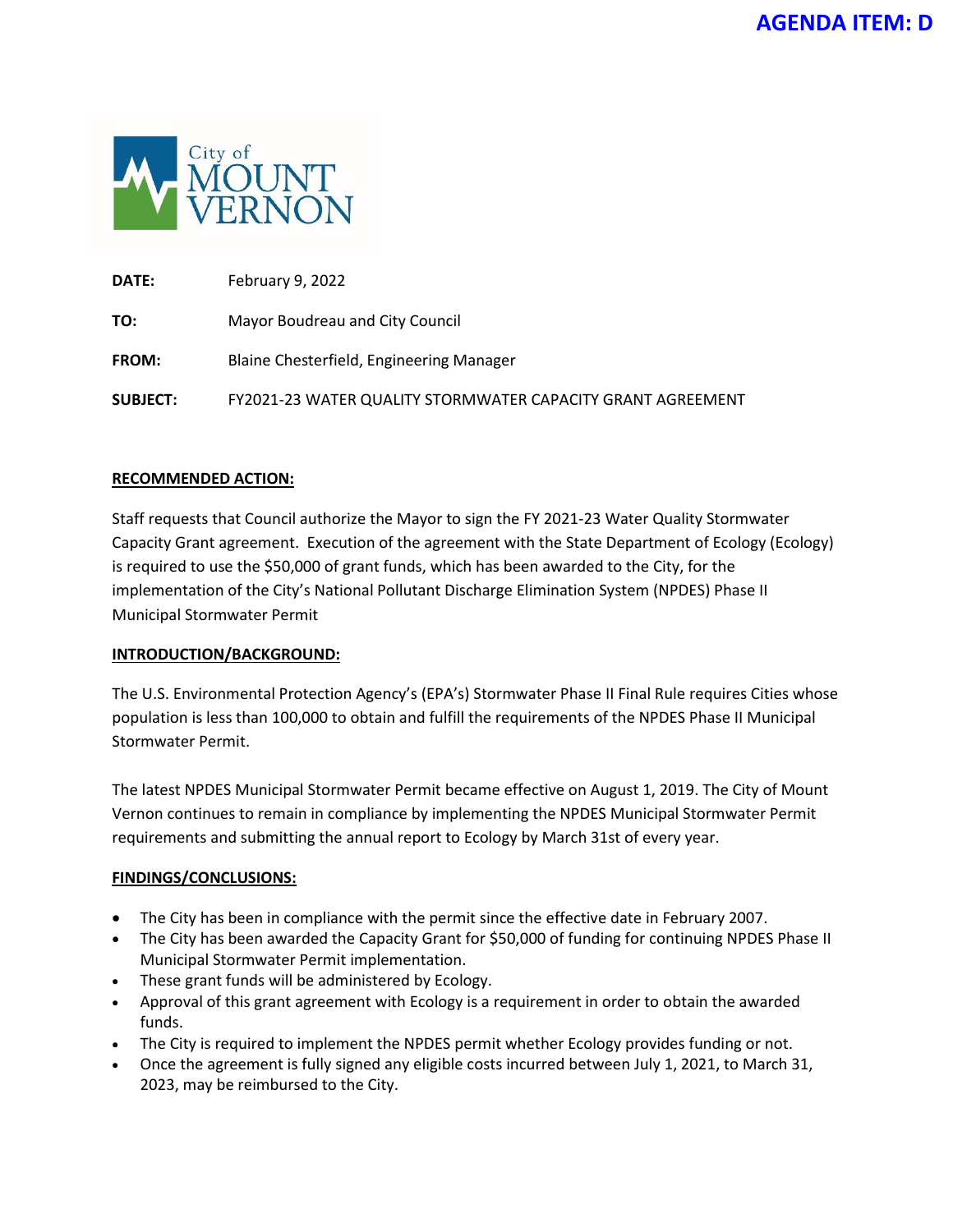# **RECOMMENDATION:**

Approval of the grant agreement is recommended and is an important step for the continued implementation of the City's NPDES Municipal Stormwater Permit.

# **ATTACHED:**

Agreement